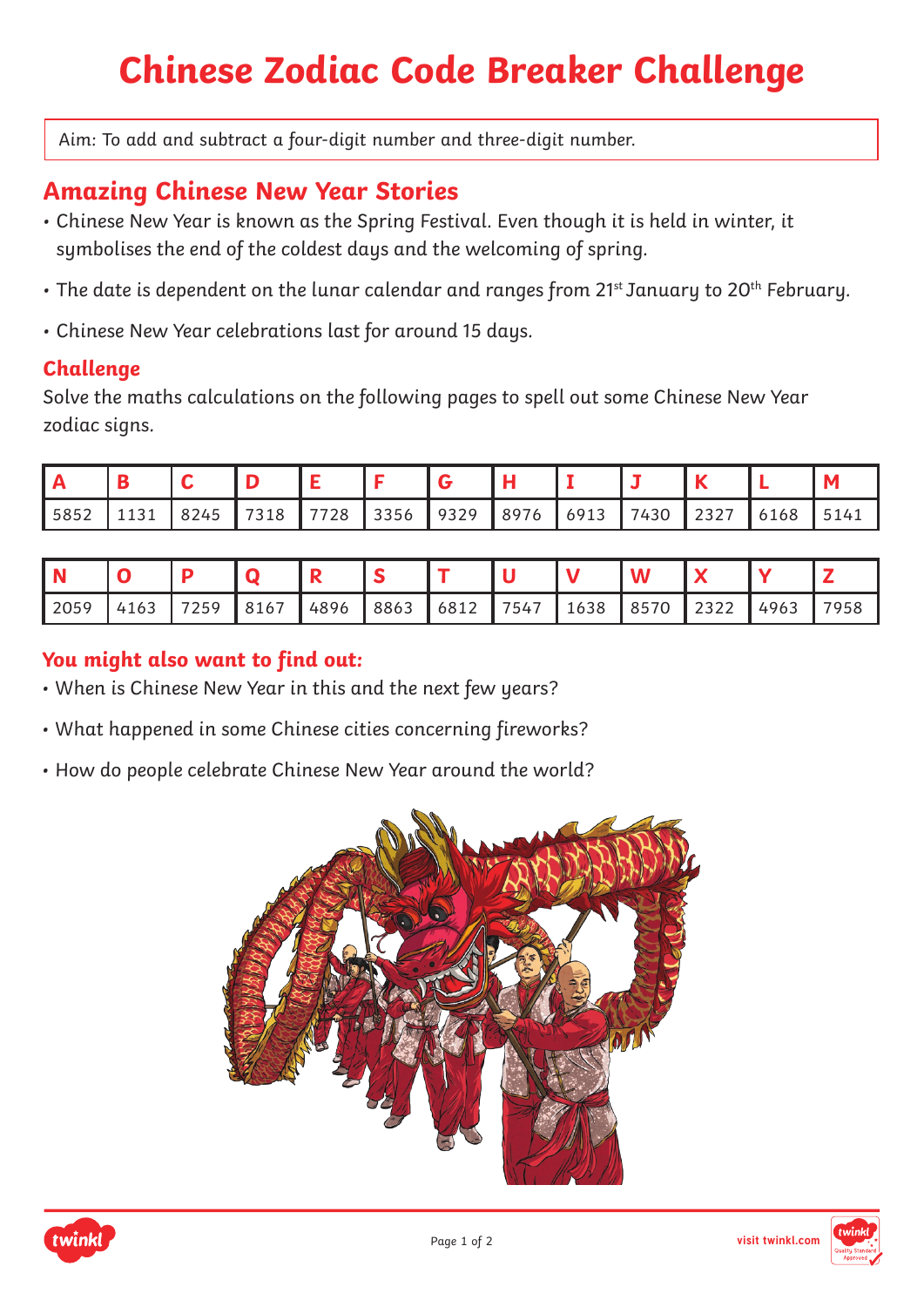# **Chinese Zodiac Code Breaker Challenge**

|              | Answer | <b>Letter</b> |
|--------------|--------|---------------|
| 7598 - 280   |        |               |
| 5134 - 238   |        |               |
| $6451 - 599$ |        |               |
| $8782 + 547$ |        |               |
| $3982 + 181$ |        |               |
| $1765 + 294$ |        |               |

**2. Answer Letter**

**3. Answer Letter**

**4. Answer Letter**

**Zodiac:**

5371 - 475

3561 + 602 4627 - 464

9023 - 160 6239 + 573

6982 + 746

5287 - 391

9468 - 492

3790 + 373 4465 + 431 9143 - 280

8002 - 274

**Zodiac:**

4892 + 249

3409 + 754 1398 + 661

1776 + 551

8019 - 291 5561 - 598

**Zodiac:**

| 5.           | Answer | <b>Letter</b> |
|--------------|--------|---------------|
| $6792 + 526$ |        |               |
| $3901 + 262$ |        |               |
| $8879 + 450$ |        |               |

## **Zodiac:**

| 6.           | Answer | <b>Letter</b> |
|--------------|--------|---------------|
| $9104 - 241$ |        |               |
| $1365 + 694$ |        |               |
| $4978 + 874$ |        |               |
| $1897 + 430$ |        |               |
| $7265 + 463$ |        |               |

#### **Zodiac:**

| 7.           | Answer | <b>Letter</b> |
|--------------|--------|---------------|
| $5031 - 135$ |        |               |
| $5229 + 623$ |        |               |
| 1902 - 771   |        |               |
| $2009 - 878$ |        |               |
| $7265 - 352$ |        |               |
| 7342 - 530   |        |               |

## **Zodiac:**

| 8.           | Answer | <b>Letter</b> |
|--------------|--------|---------------|
| $8712 + 617$ |        |               |
| $3636 + 527$ |        |               |
| $5317 + 535$ |        |               |
| $7035 - 223$ |        |               |

#### **Zodiac:**

|              | Answer | Letter |
|--------------|--------|--------|
| 7782 - 523   |        |        |
| 7342 - 429   |        |        |
| $8883 + 446$ |        |        |

### **Zodiac:**

# **Zodiac:**